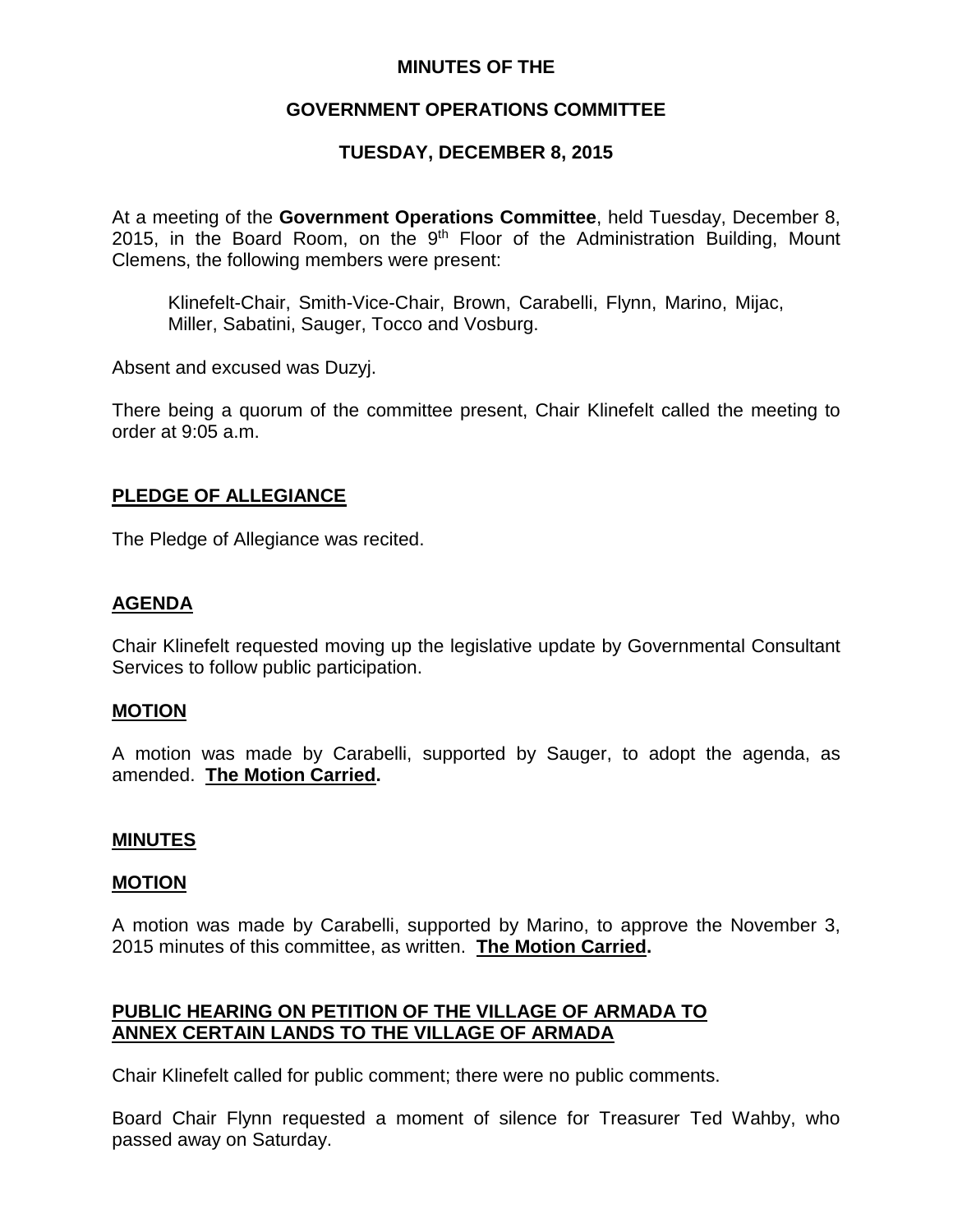## **LEGISLATIVE UPDATE BY GOVERNMENTAL CONSULTANT SERVICES, INC.**

Gary Owens from GCSI summarized the report, which included the following topics: legislative session schedule, Michigan Natural Resources Trust Fund, transportation infrastructure funding, statewide electronic court filing system and Dark Store legislation.

## **MOTION**

A motion as made by Carabelli, supported by Marino, to receive and file the legislative update.

The following commissioner spoke: Carabelli.

Chair Klinefelt called for a vote on the motion and **The Motion Carried.**

## **ADOPT RESOLUTION APPROVING ORDER AND DETERMINATION BY THE MACOMB COUNTY BOARD OF COMMISSIONERS TO ANNEX CERTAIN LANDS TO THE VILLAGE OF ARMADA, MICHIGAN**

Commissioner Brown said he would like to hear from the Township of Armada on whether they are in support or not.

Chair Klinefelt asked Commissioner Miller if he would place this item on the Finance Committee agenda if a response is received from the Township of Armada. Commissioner Miller agreed.

The following commissioners spoke: Carabelli, Flynn and Brown.

Chair Klinefelt said she will let Finance Chair Miller and Board Chair Flynn determine whether sufficient information is provided and which meeting agenda this item will be placed on.

# **INTERVIEWS OF CANDIDATES FOR DEPARTMENTS/BOARDS & COMMISSIONS APPOINTMENTS**

#### **Friend of the Court Advisory Committee**

The following individuals were present:

Wendi Johnson Kelly Mitchell Perry Simmons Jill Thomas-Little

The following individuals were unable to attend:

Suzan Fischer Robert Leonetti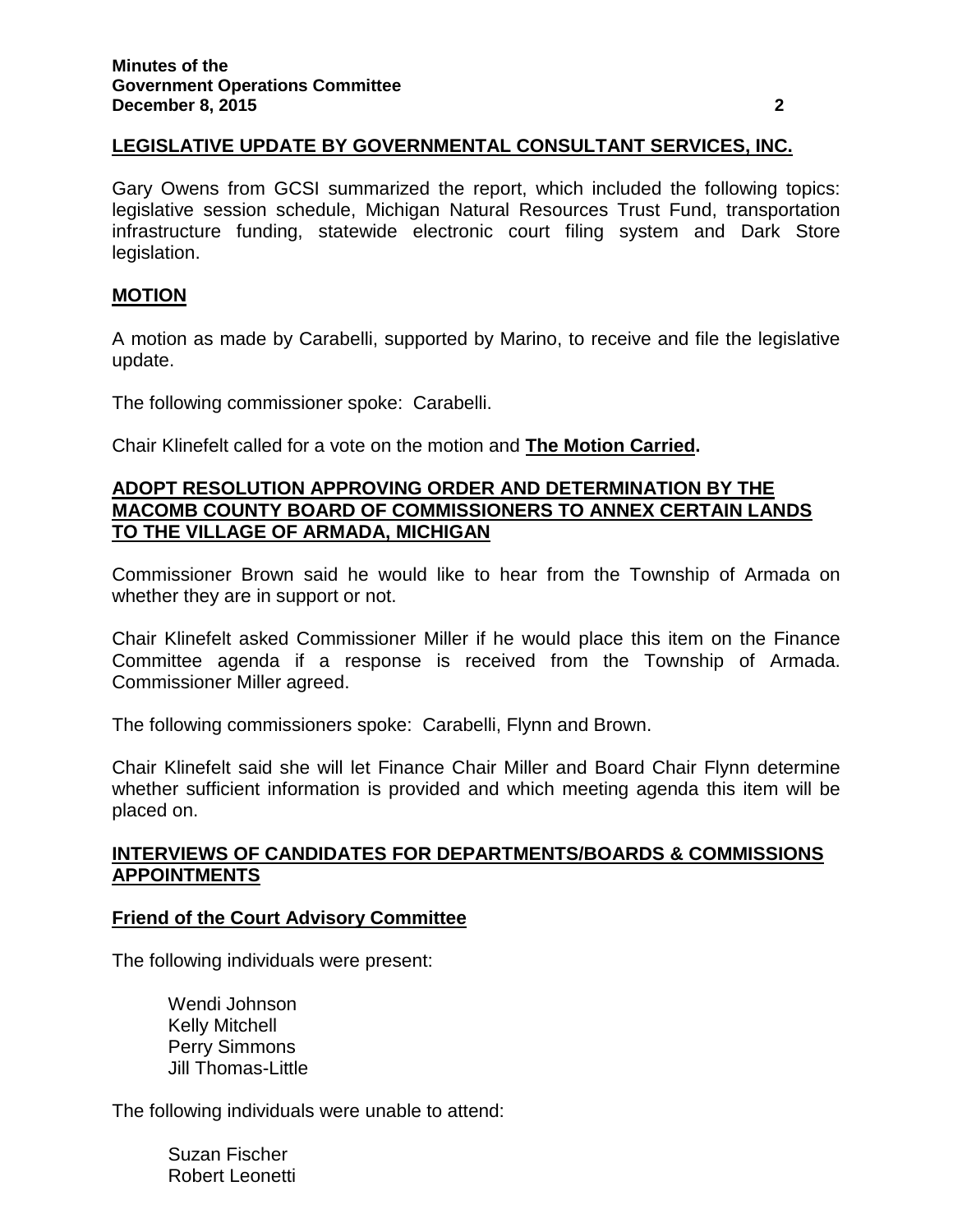#### **Minutes of the Government Operations Committee December 8, 2015 3**

The following commissioner spoke: Brown.

Friend of the Court Director Tom Blohm highlighted the committee's purpose and spoke in support of all of the applicants.

The following commissioners asked questions of Mr. Blohm: Tocco and Vosburg.

Chair Klinefelt indicated these appointments will be made at the December 10<sup>th</sup> Full Board meeting.

## **Executive Director, Planning & Economic Development Department**

John Paul Rea, the OCE-recommended confirmation candidate for the position of PED Executive Director, paid tribute to retiring Executive Director Steve Cassin and thanked him for his years of mentorship and guidance. He offered some background information and expressed his interest in serving as the Executive Director.

The following commissioners spoke: Carabelli, Brown, Vosburg, Flynn, Miller and Tocco.

Chair Klinefelt indicated that this appointment will be made at the December 17<sup>th</sup> Full Board meeting.

## **CONTRACT WITH ACS ENTERPRISE SOLUTIONS, LLC/USLandRecords AND SUPER INDEX REAL ESTATE SEARCH SITES/CLERK/REGISTER OF DEEDS**

Chair Klinefelt noted that revised information was provided and the revision is on page 67.

## **MOTION**

A motion was made by Marino, supported by Sabatini, to forward to the Finance Committee a recommendation to authorize the County Clerk/Register of Deeds to renew the USLandRecords and Super Index real estate search sites contract with ACS Enterprise Solutions, LLC (a Xerox company) at an estimated cost of \$1,096,736 for three-years, which, when off-set by revenue, results in a total estimated net cost of \$52,736 for three-years, the cost of which is available in the Register of Deeds Technology Fund.

Present from the Clerk's Office were County Clerk/Register of Deeds Carmella Sabaugh, Chief Deputy Clerk Todd Schmitz and Administrative Coordinator Crystal Brenner.

Register of Deeds Craig Jones gave an overview of the contract.

Chair Klinefelt called for a vote on the motion and **The Motion Carried.**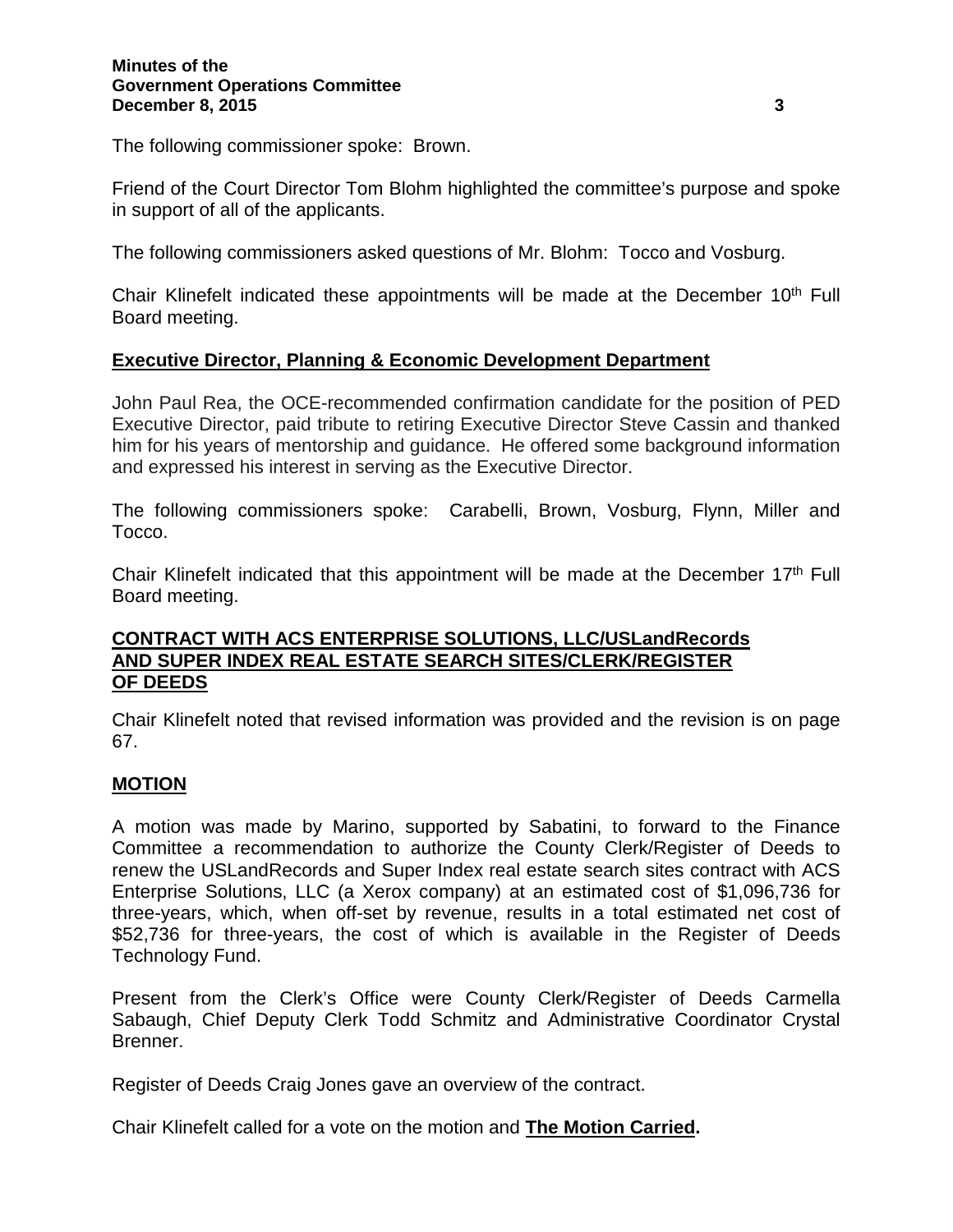# **CONTRACT WITH COURTHOUSE TECHNOLOGIES, LTD./JURY MANAGEMENT SYSTEM/CLERK/REGISTER OF DEEDS**

### **MOTION**

A motion was made by Miller, supported by Marino, to forward to the Finance Committee a recommendation to approve a contract with Courthouse Technologies, Ltd. for an enhancement to the Jury Management System that allows SMS text reminders, information and directions to be sent to jurors at a cost not to exceed \$9,780 annually, which is available in the Jury Room's budget (10116601-72901).

Jury Supervisor Genafer Brewer gave an overview of the contract.

Chair Klinefelt called for a vote on the motion and **The Motion Carried.**

## **IMPLEMENTATION OF FRAUD ALERT SYSTEM/CLERK/REGISTER OF DEEDS**

#### **MOTION**

A motion was made by Brown, supported by Marino, to forward to the Finance Committee a recommendation to authorize the County Clerk/Register of Deeds to implement a Fraud Alert System at annual estimated cost of \$61,782 annually, beginning January 1, 2016, which is available in the Register of Deeds Technology Fund.

Carmella Sabaugh and Craig Jones spoke about the implementation of a fraud alert system, which will make Macomb County real estate transactions the safest in the nation and help protect private property rights by reducing the risk of real estate fraud through the use of real estate consumer alert notices.

The following commissioner spoke: Carabelli.

Chair Klinefelt called for a vote on the motion and **The Motion Carried.**

## **ADOPT PROCLAMATION COMMENDING RICK FLYNN FOR YEARS OF DEDICATED SERVICE UPON HIS RETIREMENT FROM THE MICHIGAN EDUCATION ASSOCIATION (OFFERED BY BOARD CHAIR FLYNN)**

# **COMMITTEE RECOMMENDATION – MOTION**

A motion was made by Miller, supported by Carabelli, to recommend that the Board of Commissioners adopt a proclamation commending Rick Flynn for Years of Dedicated Service upon his retirement from the Michigan Education Association.

Board Chair Flynn noted two grammatical changes; those were accepted as friendly amendments.

Chair Klinefelt called for a vote on the motion and **THE MOTION CARRIED.**